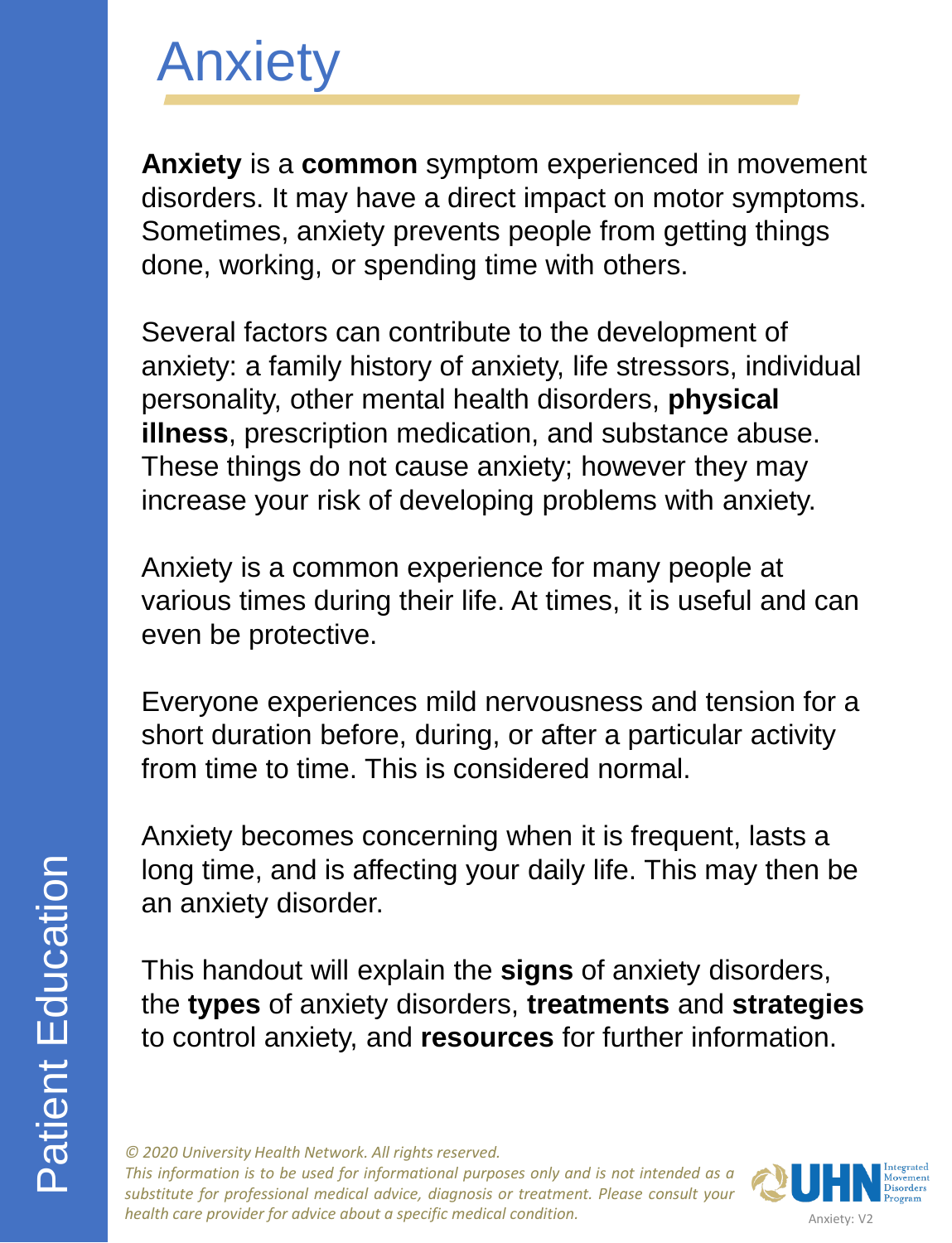## **What are the signs of an anxiety disorder?**

All anxiety disorders share some common signs or symptoms:

- **Emotional** symptoms (how you feel)
	- For example, you may feel more afraid than typical of everyday situations.
- **Cognitive** symptoms (how you think)
	- For example, you may often think or worry about something that is not likely to happen.
- **Physical** symptoms (how your body feels)
	- For example, your anxiety may cause you to have:
		- A very fast heartbeat
		- Problems breathing
		- Trembling or shaking
		- **Sweating**
		- Dizziness
		- Upset stomach
- **Behavioural** symptoms (what you do)
	- For example, you may avoid places or things that cause you a lot of anxiety, like public places or parties.



*At times, it's normal for everyone to have some of these symptoms. If you have them often, they are powerful, or they get in the way of your daily life, you may have an anxiety disorder.*

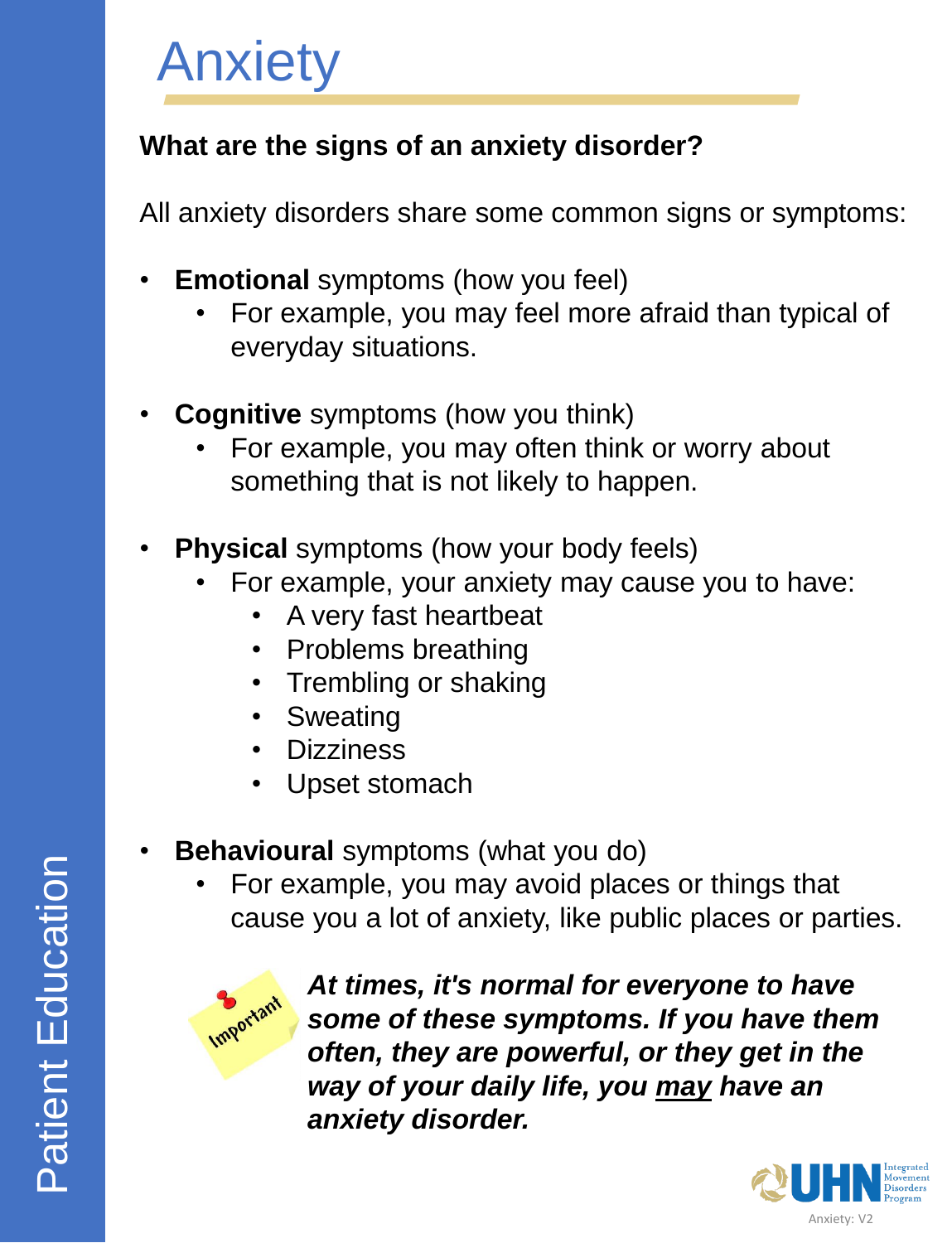Some people may have more than one anxiety disorder. What causes the fear or anxiety is what makes these disorders different.

### **Types of anxiety disorders** include:

#### **Generalized** anxiety

People with this disorder can't stop worrying about everyday things. They expect bad things will happen, even if there is no real reason to worry. Their worry or anxiety gets in the way of their daily life.

#### **Social** anxiety

This is an intense fear of social situations. People with this disorder worry about being watched or judged by other people or being embarrassed in public. They may be afraid of meeting or talking with new people, eating in public, or speaking in a group.

#### **Phobias**

A phobia is an intense fear of something that may not cause any danger. Some common examples of phobias include a fear of animals, heights, closed-in-spaces, or getting a needle.

### **Panic disorder**

Someone has a panic disorder if they often have **panic attacks** without warning. Panic attacks are sudden and powerful feelings of fear. During a panic attack, people have such strong body signs (like a very fast heartbeat or problems breathing) that they may believe they are losing control or are going to die. People with this disorder worry about when and where the next panic attack will happen. They stay away from places or things they think might cause a panic attack. Sometimes their worry is so intense that they can't leave their home.

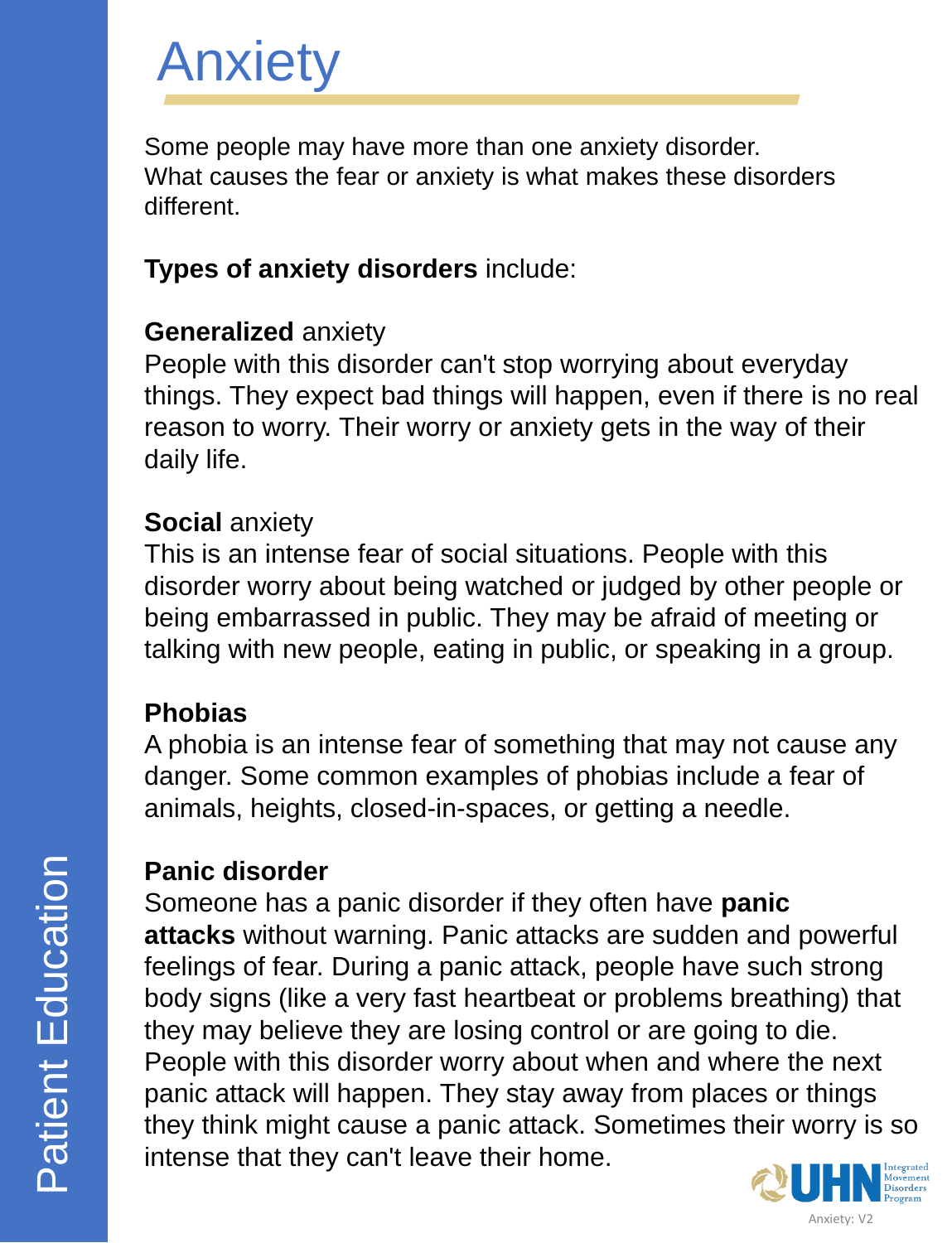### **How can anxiety be treated?**

Therapy, medicine, or combining these together can help treat anxiety disorders.

A healthy lifestyle can also help manage your anxiety.

# **Therapy**

The type of therapy most often used to treat anxiety disorders is called **Cognitive Behavioral Therapy (CBT)**. CBT can help you to change how you think and what you do during certain situations. These changes can help you feel better. Therapy helps you face your fears and learn new skills to cope with things that cause your anxiety.

## **Healthy lifestyle**

A healthy lifestyle can help your mental and physical health. Here are some things you can do to stay healthy and reduce your anxiety:

#### **Eat healthy foods**

Eating a variety of healthy foods will help keep your body strong. This will help you cope with stress better.



### **Exercise**

Exercise helps reduce stress and improve your mood. Try to do at least 2 and a half hours of moderate to vigorous exercise each week. Talk to your health care team before starting a new exercise routine.



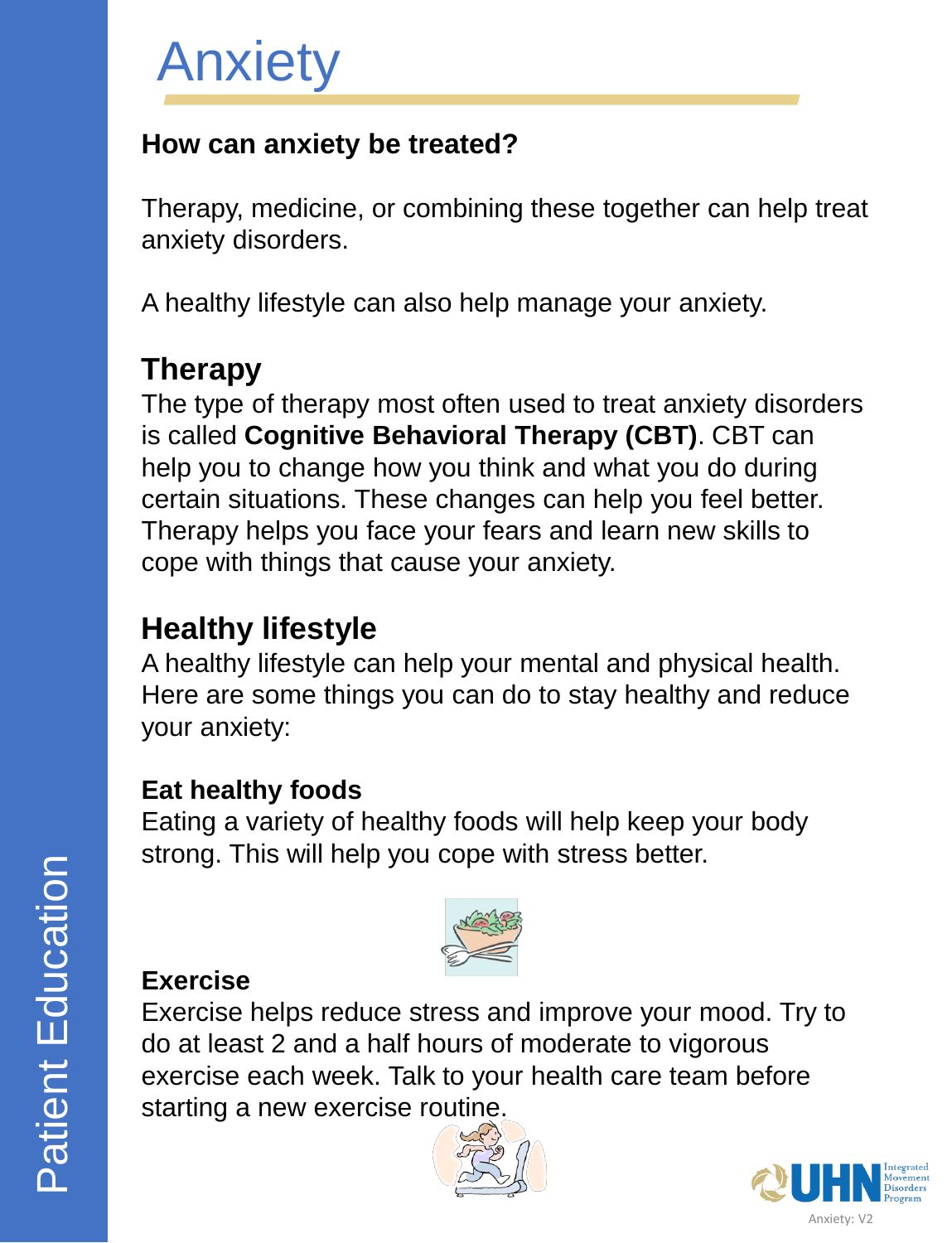### **Stop smoking and reduce caffeine**

Nicotine (in cigarettes) and caffeine are stimulants. This means they speed up your body instead of relaxing it. This can make symptoms of anxiety worse. Try to reduce or remove nicotine or caffeine from your daily habits.



### **Limit alcohol**

For a short time, alcohol may help you feel more calm and relaxed. But, over a longer time it can add to your symptoms of anxiety. Alcohol can also affect how your prescription medicines work. Talk to your health care team about a safe amount of alcohol for you.

### **Get enough sleep**

When you get enough sleep, you can cope with stress better. Most people need between 7 and 9 hours of sleep to feel their best. This is different for everyone. Going to bed and getting up at the same time each day can help.



### **Do relaxation exercises**

Relaxation exercises like deep breathing or progressive muscle relaxation can help decrease your anxiety. Talk to your health care team about how to do these properly. Try to do 15 to 20 minutes of relaxation exercises a day.



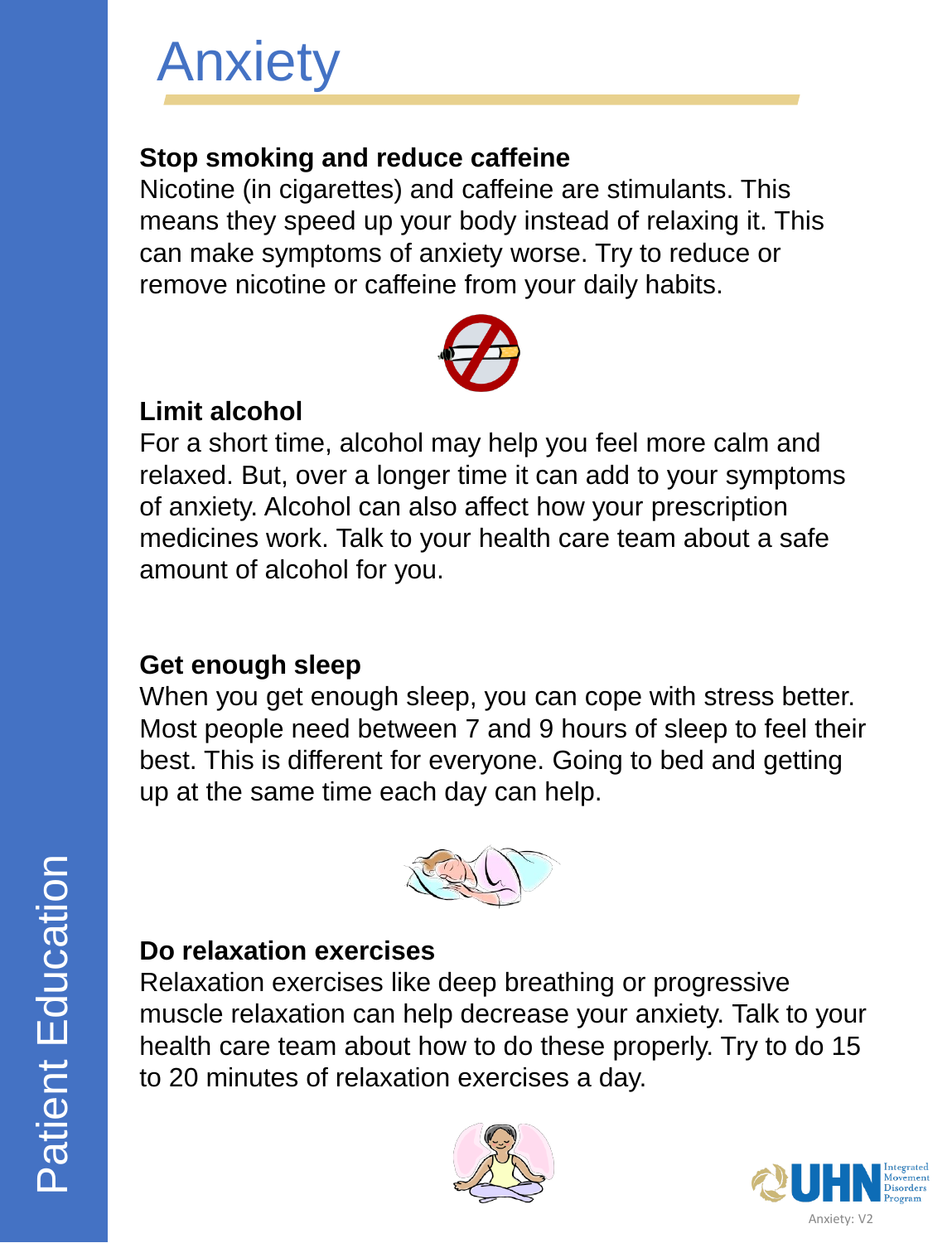## **Medicine**

The 2 most common types of medicines are:



### **• Antidepressant medicines**

These medicines are most often used to treat depression, but they can also help with anxiety disorders.

Examples of antidepressant medicines used to treat anxiety disorders include:

- paroxetine
- sertraline
- venlafaxine XR

It may take many weeks after starting these medicines before you notice your symptoms getting better.

#### **• Benzodiazepines**

These medicines work more quickly to reduce your anxiety and relax you. They are often used if you are in crisis. Depending on the kind of medication, you may feel better within 30 minutes to 4 hours.

Benzodiazepines are usually only prescribed for a short time because they have strong side effects and can be addictive. They are not used to treat anxiety over a longer time.

Examples of benzodiazepines used to treat anxiety disorders include:

- alprazolam
- clonazepam
- lorazepam